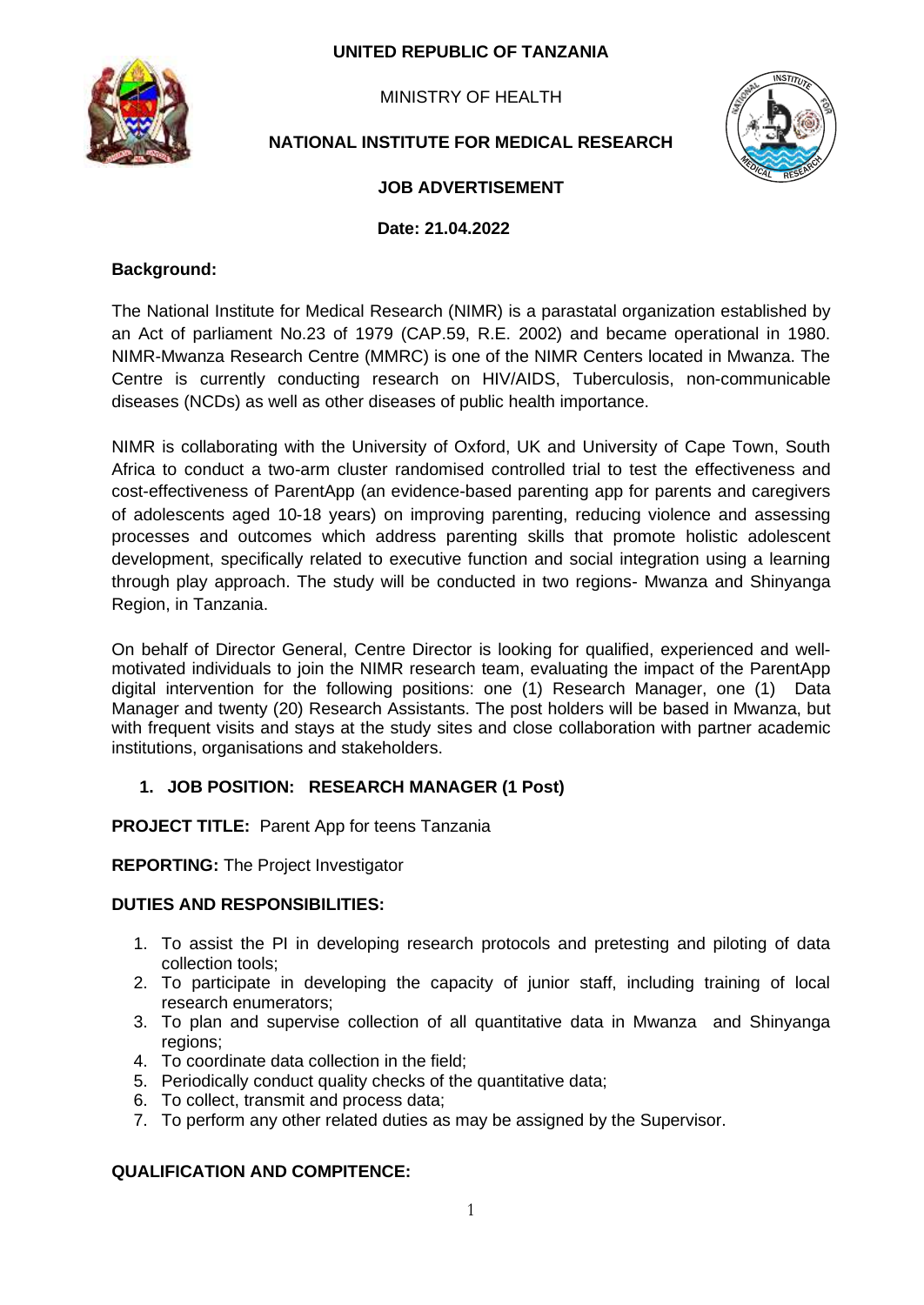- 1. A holder of Masters Degree in one of the following specialization: Public Health, Education or Epidemiology;
- 2. Experience in conducting digital data collection;
- 3. Knowledge and experience in conducting randomized controlled trials is preferable;
- 4. A practical experience of project management;
- 5. Proven managerial, organizational and report-writing skills;
- 6. Excellent written and oral communication skills in both English and Kiswahili;
- 7. To work as part of a multidisciplinary research team;
- 8. Ability to work in a multicultural environment; and
- 9. Experience with Microsoft Word, Excel and PowerPoint.

**TERMS OF SERVICE:** One (1) year contract which may be renewed for two more years on the

basis of performance and mutual agreement.

#### **DUTY STATION**:

The successful candidate will be based at NIMR Mwanza Centre with regular visits in study sites in both Mwanza and Shinyanga Regions.

# **2. JOB POSITION: Data Officer ( 1 post )**

**PROJECT TITLE:** ParentApp project.

**REPORTING:** Project Investigator.

The Data Officer will be responsible for the day-to-day data management work on a project conducting a large randomised controlled trial of an open-source mobile application for parents and caregivers of teens aged 10 - 17. The post holder will be familiar with the implementation and evaluation of complex social interventions aiming to improve the lives of vulnerable families in Tanzania. This is an excellent opportunity to work on and contribute to be part of an international research team with wide policy and programming impact.

### **DUTIES AND RESPONSIBILITIES:**

- 1. To manage mobile phones and services;
- 2. To manage project data collection hardware;
- 3. To train and provide ongoing technical support to fieldwork teams regarding technical needs and difficulties;
- 4. To verify data and quality assurance;
- 5. To develop data collection tools on ODK or other open access software;
- 6. To safeguard data, storage and access processes:
- 7. To build new quantitative datasets and managing existing ones, including complex data cleaning, variable matching and data merging;
- 8. To provide ccompliance support;
- 9. To aassist in the smooth running of communications regarding data management and technical matters between NIMR, Oxford, and UCT teams; and
- 10. To perform any other related duties as may be assigned by the Supervisor.

### **QUALIFICATION AND COMPETENCE:**

- 1. **Bachelor Degree in** mathematics, statistics, computer science computer Engineering or related field;·
- 2. Demonstrable experience developing data collection tools to administer quantitative surveys on tablets (preference will be given to experience using open access software ODK);
- 3. Relevant experience overseeing data storage and back-up processes for multiple large studies, including server maintenance;
- 4. Experience in writing Data Management Plans in support of large projects and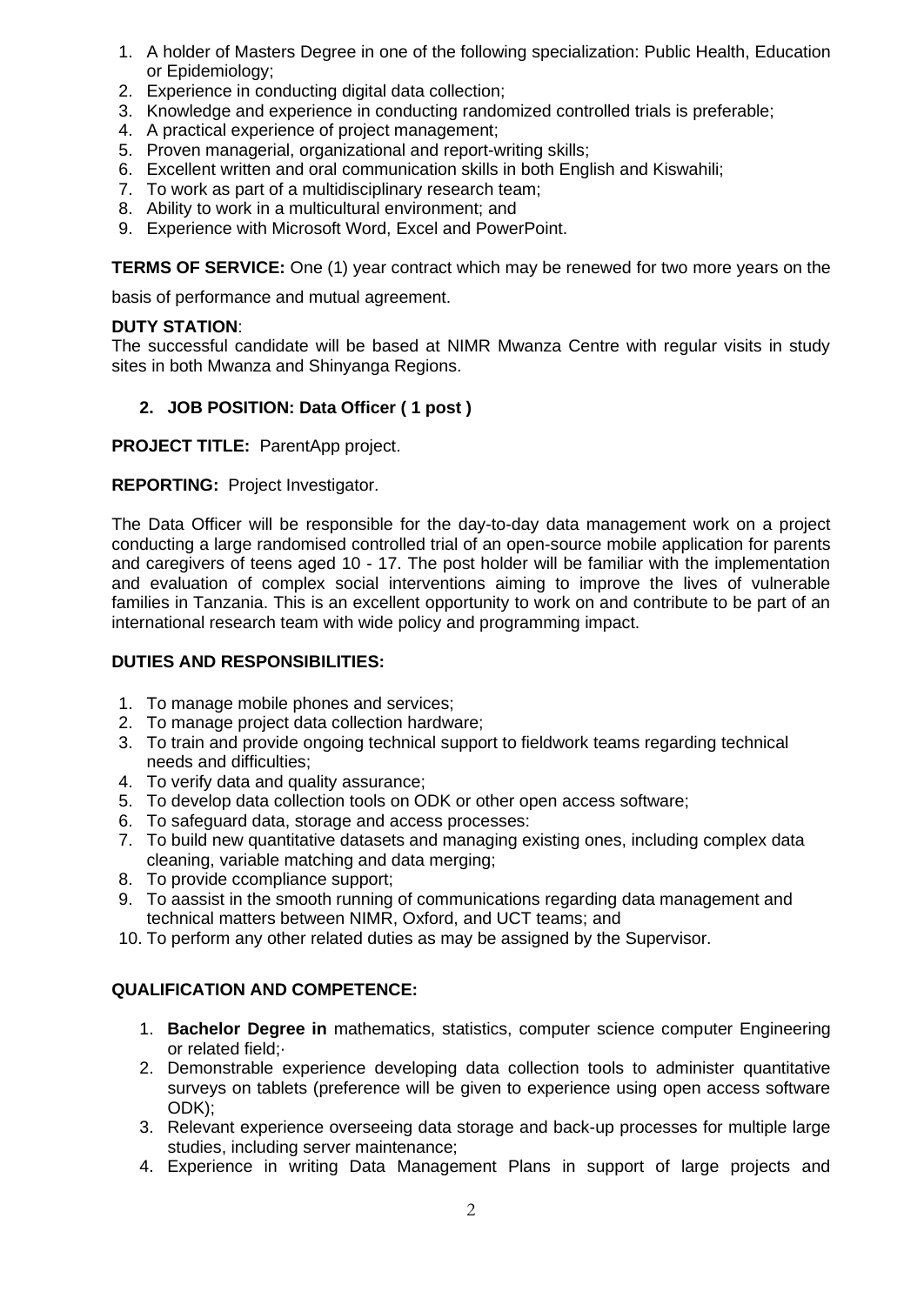application for ethical approvals from universities research ethics committees;

- 5. Relevant experience preparing longitudinal datasets for statistical packages (either SPSS or STATA);
- 6. Excellent IT literacy, particularly Excel;
- 7. Relevant experience in managing hardware for large fieldwork projects to facilitate efficient and effective fieldwork;
- 8. Demonstrable interest in and experience in improving outcomes for vulnerable families in Sub-Saharan African communities;
- 9. Strong communication skills and experience building collaborative relationships;
- 10. Excellent organizational and time management skills and ability to work to tight deadlines; and
- 11. Excellent intercultural communication, presentation and writing skills in English.

**TERMS OF SERVICE:** One (1) year contract which may be renewed on the basis of performance and mutual agreement.

# **DUTY STATION**:

The successful candidate will be based at NIMR Mwanza Centre and regularly visits study sites in both Mwanza and Shinyanga Regions.

# **3 JOB POSITION: Research Assistants (20 posts)**

**PROJECT TITLE:** ParentApp project.

**REPORTING:** Research Manager.

### **DUTIES AND RESPONSIBILITIES:**

- 1. To collect Data in the field;
- 2. To conduct qualitative and quantitative data collection;
- 3. To transcribe and translate data and study materials;
- 4. To participate in the analysis of qualitative data –such as coding of data;
- 5. To write field reports; and
- 6. To perform any other related duties as may be assigned by the Supervisor.

### **QUALIFICATION AND COMPETENCE:**

- 1. Holder of Bachelor Degree in social sciences or public health;
- 2. Experience conducting field research and preferably qualitative research;
- 3. Report-writing skills;
- 4. Excellent written and oral communication skills in Kiswahili and English;
- 5. Commitment in working as part of a multidisciplinary research team;
- 6. Ability to work in a multicultural environment;
- 7. Experience working in rural communities with low illiteracy;
- 8. Ability to communicate in Kiswahili; and
- **9.** Experience with Microsoft Word, Excel and PowerPoint.

**TERMS OF SERVICE:** One (1) year contract which may be renewed on the basis of performance and mutual agreement.

### **DUTY STATION**:

The successful candidate will be based at NIMR Mwanza Centre and regularly visits study sites in both Mwanza and Shinyanga Regions.

# **COMPENSATION:**

A competitive salary will be offered to the successful candidate as per project budget.